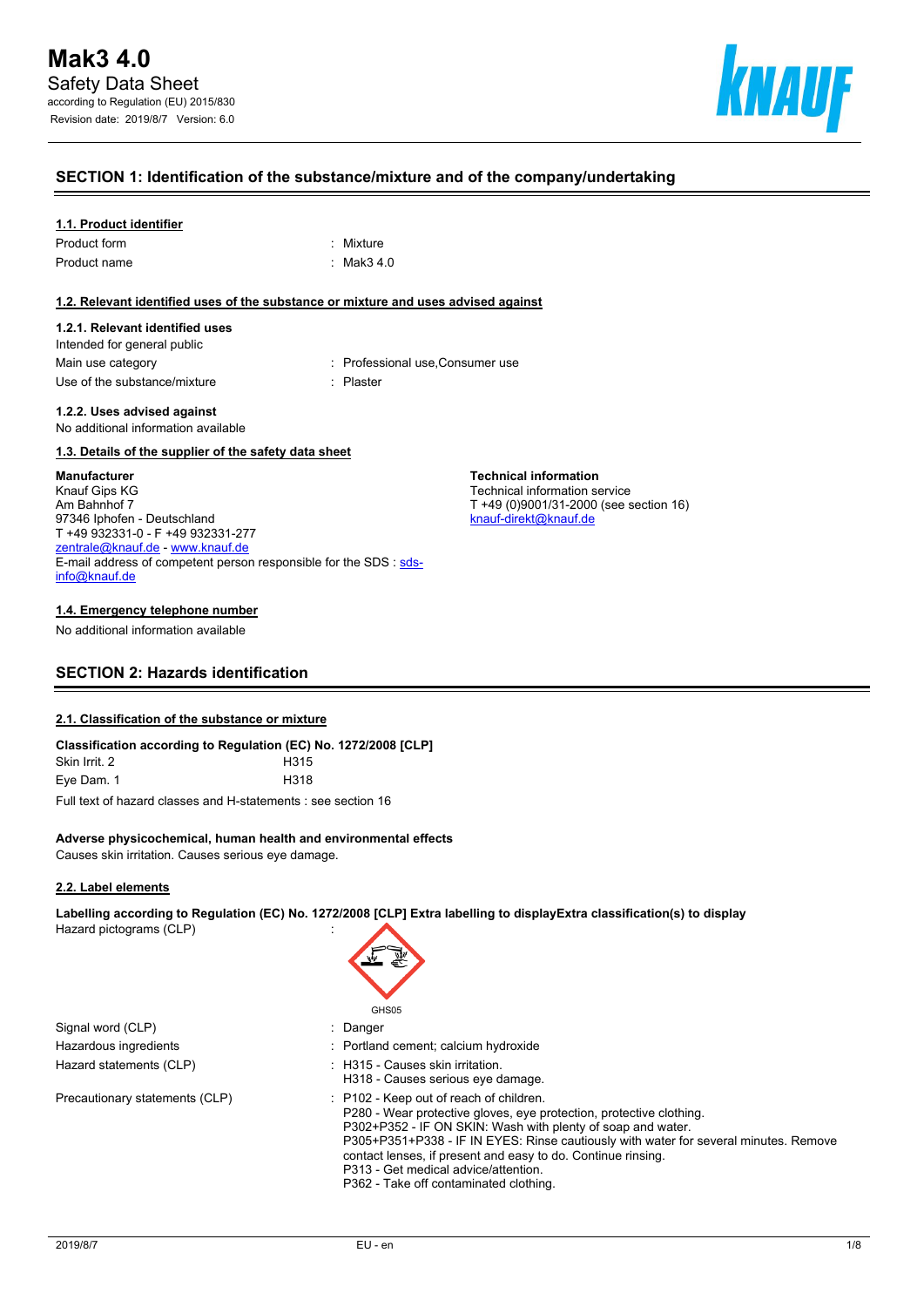# **Mak3 4.0**

Safety Data Sheet

according to Regulation (EU) 2015/830



## **2.3. Other hazards**

No additional information available

## **SECTION 3: Composition/information on ingredients**

## **3.1. Substances**

Not applicable

### **3.2. Mixtures**

| <b>Name</b>                                                                                          | <b>Product identifier</b>                                                                                         | %        | <b>Classification according to</b><br>Regulation (EC) No.<br>1272/2008 [CLP] |
|------------------------------------------------------------------------------------------------------|-------------------------------------------------------------------------------------------------------------------|----------|------------------------------------------------------------------------------|
| quartz, conc respirable crystalline silica<1%<br>substance with a Community workplace exposure limit | (CAS-No.) 14808-60-7<br>(EC-No.) 238-878-4                                                                        | < 30     | Not classified                                                               |
| calcium hydroxide                                                                                    | (CAS-No.) 1305-62-0<br>(EC-No.) 215-137-3<br>(REACH-no) 01-2119475151-45                                          | < 11     | Eye Dam. 1, H318<br><b>Skin Irrit. 2. H315</b><br>STOT SE 3, H335            |
| Portland cement                                                                                      | (CAS-No.) 65997-15-1<br>(EC-No.) 266-043-4                                                                        | $\leq 9$ | Skin Irrit. 2. H315<br>Eye Dam. 1, H318<br>STOT SE 3, H335                   |
| Comments                                                                                             | : Low in chromate according to EU-Regulation 1907/2006 (REACH).<br>The contained Portland cement is white cement. |          |                                                                              |

Full text of H-statements: see section 16

## **SECTION 4: First aid measures**

| 4.1. Description of first aid measures                                          |                                                                                                                                                       |
|---------------------------------------------------------------------------------|-------------------------------------------------------------------------------------------------------------------------------------------------------|
| First-aid measures general                                                      | : Take off contaminated clothing. Wash contaminated clothing before reuse.                                                                            |
| First-aid measures after inhalation                                             | Remove person to fresh air and keep comfortable for breathing. If you feel unwell, seek medical<br>advice.                                            |
| First-aid measures after skin contact                                           | Rinse and then wash skin thoroughly with water and soap. If skin irritation occurs: Get medical<br>advice/attention.                                  |
| First-aid measures after eye contact                                            | Rinse cautiously with water for several minutes. Remove contact lenses, if present and easy to<br>do. Continue rinsing. Call a physician immediately. |
| First-aid measures after ingestion                                              | Rinse mouth thoroughly with water. Immediately give plenty of water. Get medical<br>advice/attention.                                                 |
| 4.2. Most important symptoms and effects, both acute and delayed                |                                                                                                                                                       |
| Symptoms/effects after inhalation                                               | May cause respiratory irritation.                                                                                                                     |
| Symptoms/effects after skin contact                                             | Irritation.                                                                                                                                           |
| Symptoms/effects after eye contact                                              | Serious damage to eyes.                                                                                                                               |
| 4.3. Indication of any immediate medical attention and special treatment needed |                                                                                                                                                       |
| Treat symptomatically.                                                          |                                                                                                                                                       |

## **SECTION 5: Firefighting measures**

## **5.1. Extinguishing media**

| Suitable extinguishing media                               | . The product is not flammable. If there is a fire close by, use suitable extinguishing agents. |
|------------------------------------------------------------|-------------------------------------------------------------------------------------------------|
| Unsuitable extinguishing media                             | No unsuitable extinguishing media known.                                                        |
| 5.2. Special hazards arising from the substance or mixture |                                                                                                 |
| Fire hazard                                                | Not combustible.                                                                                |

| Filte Hazaru                                        | . INUL CUTTINUS INTE.          |
|-----------------------------------------------------|--------------------------------|
| Hazardous decomposition products in case of<br>fire | : Toxic fumes may be released. |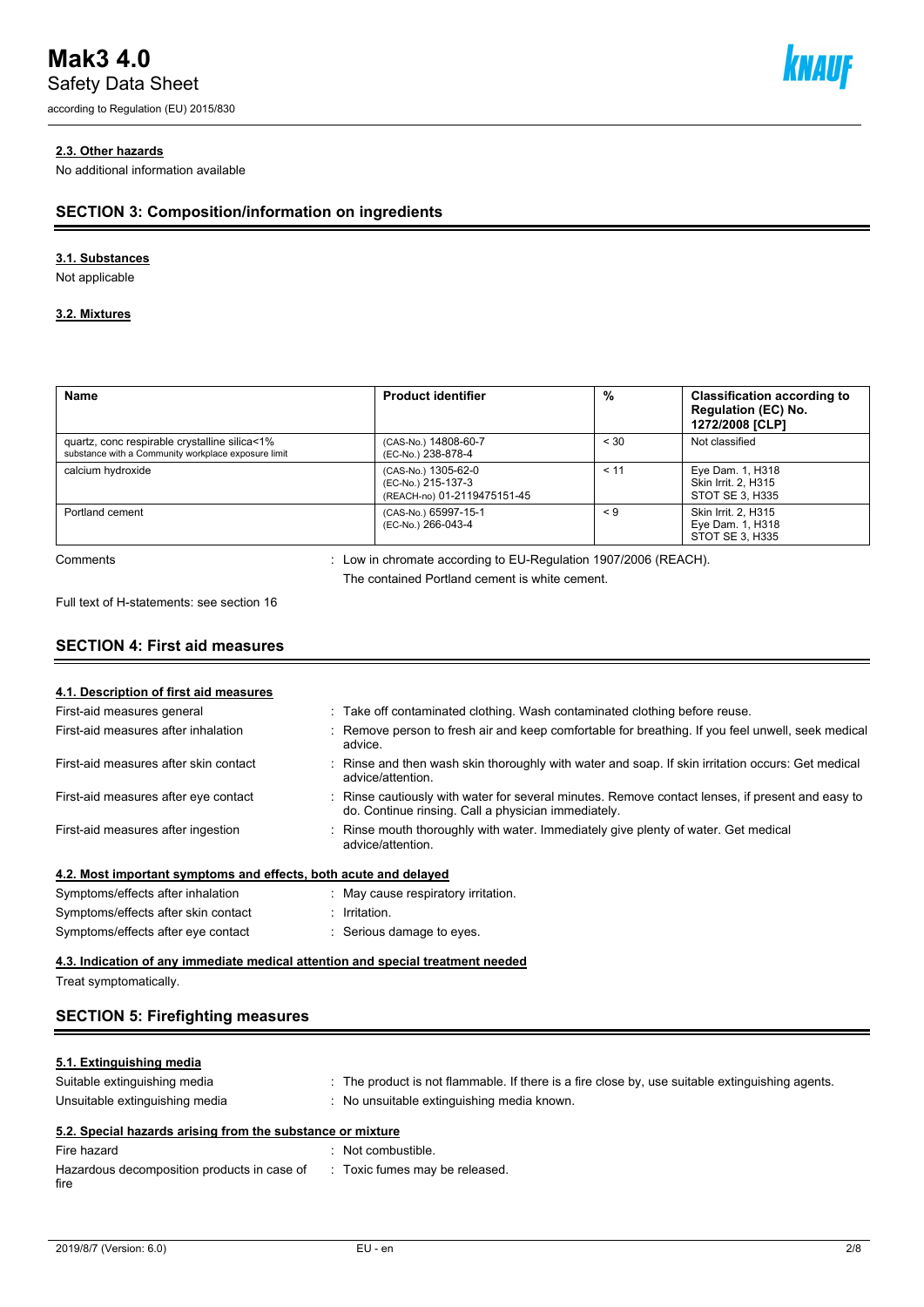according to Regulation (EU) 2015/830



#### **5.3. Advice for firefighters**

Protection during firefighting **intercontage action**: Do not attempt to take action without suitable protective equipment. Self-contained breathing apparatus. Complete protective clothing.

## **SECTION 6: Accidental release measures**

| 6.1. Personal precautions, protective equipment and emergency procedures |                                                                                                                                                                |  |  |
|--------------------------------------------------------------------------|----------------------------------------------------------------------------------------------------------------------------------------------------------------|--|--|
| General measures                                                         | : Avoid dust formation.                                                                                                                                        |  |  |
| 6.1.1. For non-emergency personnel                                       |                                                                                                                                                                |  |  |
| <b>Emergency procedures</b>                                              | Ventilate spillage area. Avoid breathing dust. Avoid contact with skin and eyes.                                                                               |  |  |
| 6.1.2. For emergency responders                                          |                                                                                                                                                                |  |  |
| Protective equipment                                                     | : Do not attempt to take action without suitable protective equipment. For further information<br>refer to section 8: "Exposure controls/personal protection". |  |  |
| 6.2. Environmental precautions                                           |                                                                                                                                                                |  |  |

Avoid release to the environment. Prevent entry to sewers and public waters. Notify authorities if product enters sewers or public waters.

### **6.3. Methods and material for containment and cleaning up**

Methods for cleaning up : Mechanically recover the product. Avoid dust formation.

### **6.4. Reference to other sections**

For further information refer to section 13. 7.1. Precautions for safe handling. 8. Exposure controls/personal protection.

## **SECTION 7: Handling and storage**

| 7.1. Precautions for safe handling                                |                                                                                                                                                                     |
|-------------------------------------------------------------------|---------------------------------------------------------------------------------------------------------------------------------------------------------------------|
| Precautions for safe handling                                     | : Ensure good ventilation of the work station. Avoid dust formation. Avoid breathing dust. Avoid<br>contact with skin and eyes. Wear personal protective equipment. |
| Hygiene measures                                                  | : Wash contaminated clothing before reuse. Do not eat, drink or smoke when using this product.<br>Always wash hands after handling the product.                     |
| 7.2. Conditions for safe storage, including any incompatibilities |                                                                                                                                                                     |
| Storage conditions                                                | : Store in a well-ventilated place. Keep container tightly closed. Store in a dry, cool area.                                                                       |

#### **7.3. Specific end use(s)**

No additional information available

## **SECTION 8: Exposure controls/personal protection**

#### **8.1. Control parameters**

| quartz, conc respirable crystalline silica<1% (14808-60-7) |                                 |                                                                                  |  |  |
|------------------------------------------------------------|---------------------------------|----------------------------------------------------------------------------------|--|--|
| EU                                                         | Local name                      | Silica crystaline (Quartz)                                                       |  |  |
| EU                                                         | IOELV TWA (mg/m <sup>3</sup> )  | $0,1$ mg/m <sup>3</sup> (Respirable fraction)                                    |  |  |
| EU                                                         | <b>Notes</b>                    | OEL limit below 0.05 mg/m3 of respirable silica dust.<br>(Year of adoption 2003) |  |  |
| calcium hydroxide (1305-62-0)                              |                                 |                                                                                  |  |  |
| EU                                                         | Local name                      | Calcium dihydroxide                                                              |  |  |
| EU                                                         | IOELV TWA (mg/m <sup>3</sup> )  | I mg/m <sup>3</sup> Respirable fraction                                          |  |  |
| EU                                                         | IOELV STEL (mg/m <sup>3</sup> ) | 4 mg/m <sup>3</sup> Respirable fraction                                          |  |  |

#### **8.2. Exposure controls**

#### **Appropriate engineering controls:**

Ensure good ventilation of the work station.

## **Hand protection:**

Protective gloves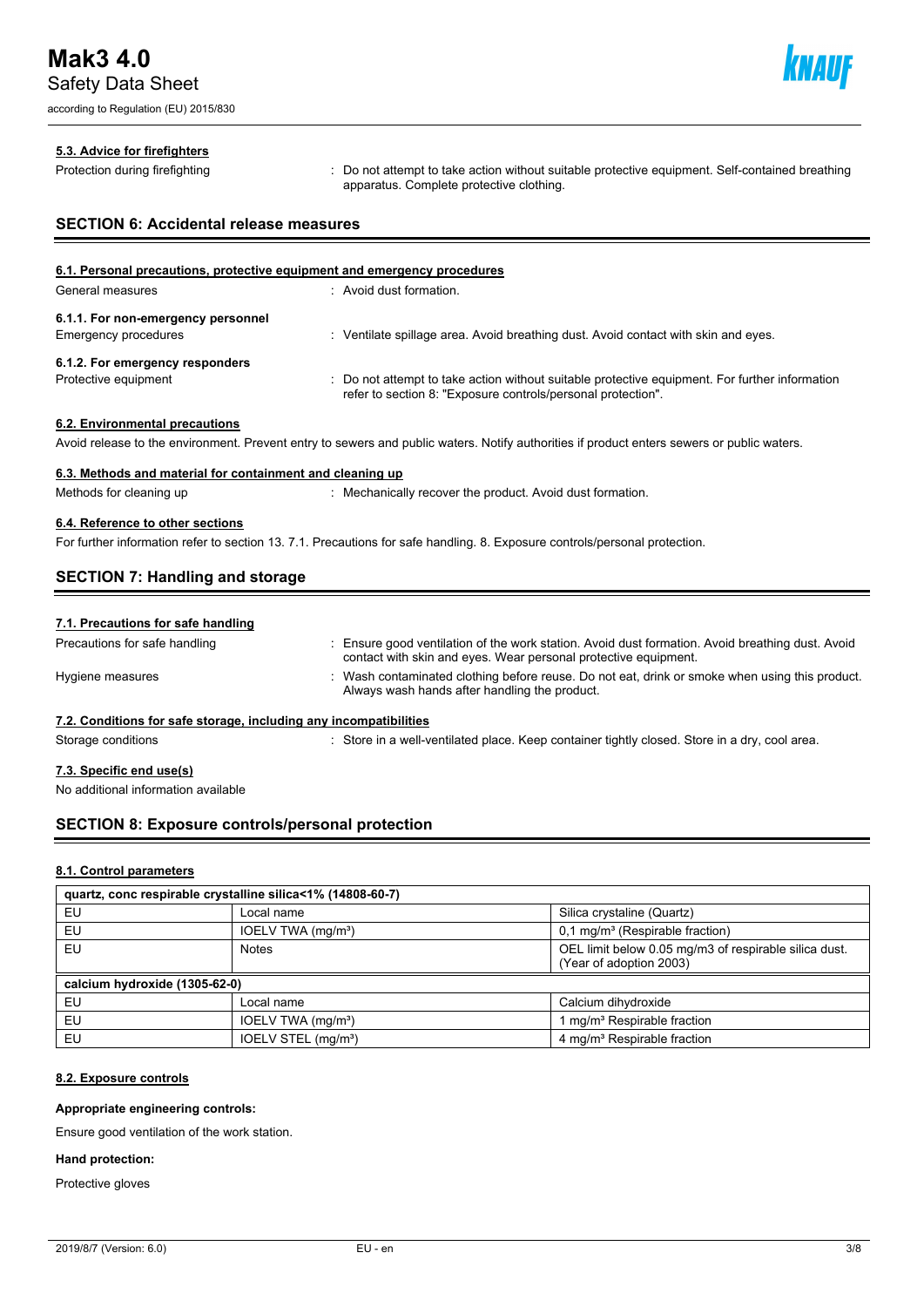# **Mak3 4.0** Safety Data Sheet



according to Regulation (EU) 2015/830

| Type | Material             | Permeation             | Thickness (mm) | Penetration | Standard |
|------|----------------------|------------------------|----------------|-------------|----------|
|      | Nitrile rubber (NBR) | $6$ ( $>$ 480 minutes) |                |             |          |

## **Eye protection:**

Protective goggles

| Type                  | Use | <b>Characteristics</b> | Standard      |
|-----------------------|-----|------------------------|---------------|
| Sealed safety goggles |     |                        | <b>EN 166</b> |

#### **Skin and body protection:**

Wear suitable protective clothing

#### **Respiratory protection:**

| <b>Device</b> | Filter type | Condition       | <b>Standard</b> |
|---------------|-------------|-----------------|-----------------|
| Dust mask     | Type P2     | Dust protection | <b>EN 149</b>   |



## **Environmental exposure controls:**

Avoid release to the environment.

## **SECTION 9: Physical and chemical properties**

## **9.1. Information on basic physical and chemical properties**

| Physical state                             | Solid                        |
|--------------------------------------------|------------------------------|
| Appearance                                 | Powder                       |
| Colour                                     | white / Grey. Various.       |
| Odour                                      | earthy.                      |
| Odour threshold                            | No data available            |
| рH                                         | No data available            |
| pH solution                                | 11 - 13 Saturated solution   |
| Relative evaporation rate (butylacetate=1) | No data available            |
| Melting point                              | No data available            |
| Freezing point                             | No data available            |
| Boiling point                              | No data available            |
| Flash point                                | No data available            |
| Auto-ignition temperature                  | No data available            |
| Decomposition temperature                  | $\approx$ 580 °C             |
| Flammability (solid, gas)                  | No data available            |
| Vapour pressure                            | No data available            |
| Relative vapour density at 20 °C           | No data available            |
| Relative density                           | No data available            |
| Solubility                                 | No data available            |
| Log Pow                                    | No data available            |
| Viscosity, kinematic                       | No data available            |
| Viscosity, dynamic                         | No data available            |
| <b>Explosive properties</b>                | No data available            |
| Oxidising properties                       | No data available            |
| <b>Explosive limits</b>                    | No data available            |
| 9.2. Other information                     |                              |
| <b>Bulk density</b>                        | 600 - 1500 kg/m <sup>3</sup> |
|                                            |                              |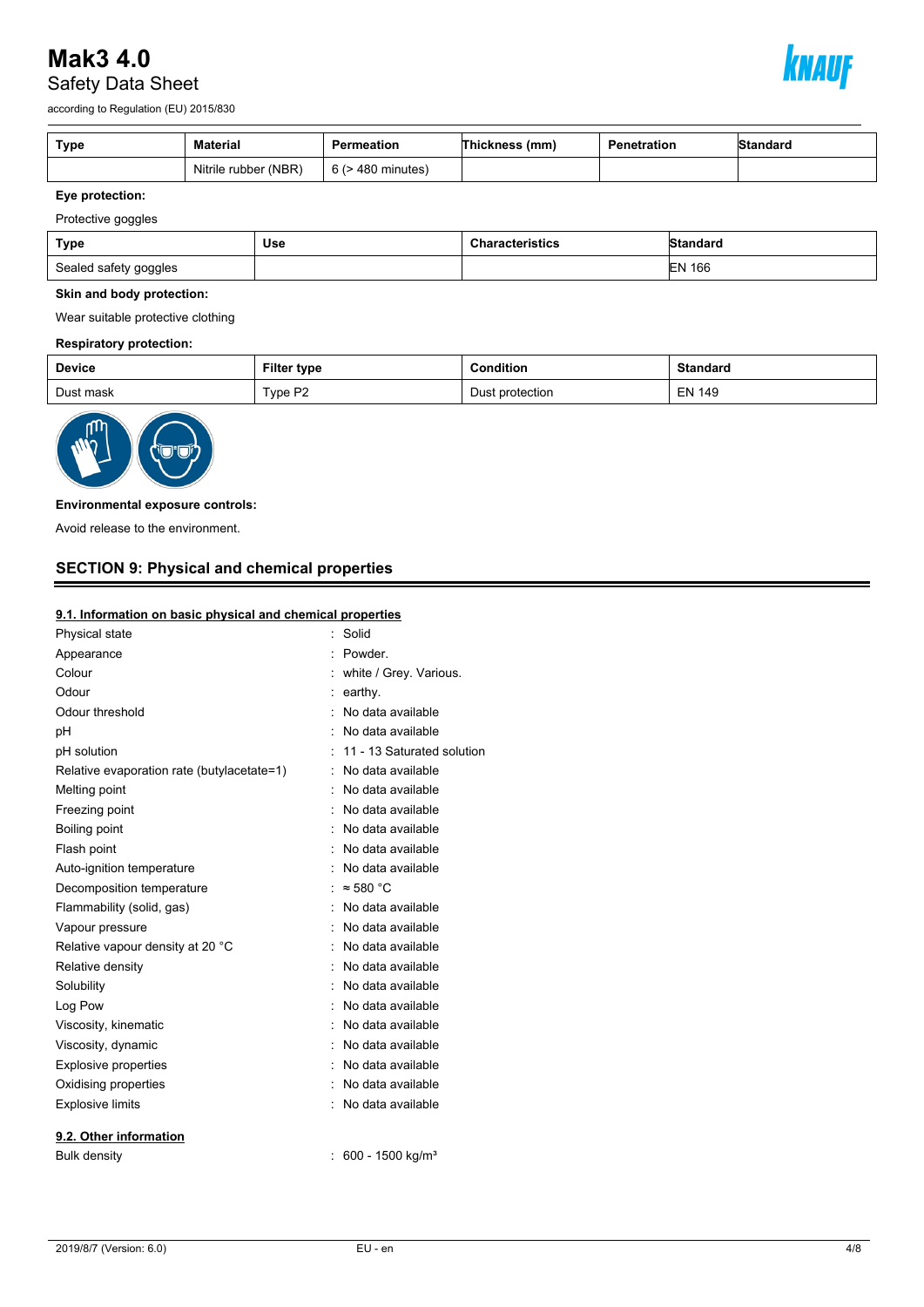# **Mak3 4.0**

Safety Data Sheet

according to Regulation (EU) 2015/830

## **SECTION 10: Stability and reactivity**

## **10.1. Reactivity**

The product is non-reactive under normal conditions of use, storage and transport.

## **10.2. Chemical stability**

Stable under normal conditions.

## **10.3. Possibility of hazardous reactions**

No dangerous reactions known under normal conditions of use.

## **10.4. Conditions to avoid**

None under recommended storage and handling conditions (see section 7).

## **10.5. Incompatible materials**

No additional information available

## **10.6. Hazardous decomposition products**

Under normal conditions of storage and use, hazardous decomposition products should not be produced.

## **SECTION 11: Toxicological information**

## **11.1. Information on toxicological effects**

| Acute toxicity                    | Not classified                                                                                                           |
|-----------------------------------|--------------------------------------------------------------------------------------------------------------------------|
| calcium hydroxide (1305-62-0)     |                                                                                                                          |
| LD50 oral rat                     | > 2000 mg/kg bodyweight (OECD 425: Acute Oral Toxicity: Up-and-Down Procedure, Rat,<br>Female, Experimental value, Oral) |
| LD50 dermal rabbit                | > 2500 mg/kg bodyweight (OECD 402: Acute Dermal Toxicity, 24 h, Rabbit, Male / female,<br>Experimental value, Dermal)    |
| Skin corrosion/irritation         | Causes skin irritation.                                                                                                  |
| Serious eye damage/irritation     | Causes serious eye damage.                                                                                               |
| Respiratory or skin sensitisation | : Not classified                                                                                                         |
| Germ cell mutagenicity            | $\therefore$ Not classified                                                                                              |
| Carcinogenicity                   | $\therefore$ Not classified                                                                                              |
| Reproductive toxicity             | $\therefore$ Not classified                                                                                              |
| STOT-single exposure              | : Not classified                                                                                                         |
| STOT-repeated exposure            | $\therefore$ Not classified                                                                                              |
| Aspiration hazard                 | $\therefore$ Not classified                                                                                              |

## **SECTION 12: Ecological information**

#### **12.1. Toxicity**

| Portland cement (65997-15-1)  |                                                                                           |
|-------------------------------|-------------------------------------------------------------------------------------------|
| LC50 fish 1                   | > 1000 mg/l (96 h, Pisces)                                                                |
|                               |                                                                                           |
| calcium hydroxide (1305-62-0) |                                                                                           |
| LC50 fish 1                   | 50,6 mg/l (OECD 203: Fish, Acute Toxicity Test, 96 h, Oncorhynchus mykiss, Static system, |

|                    | Fresh water, Experimental value, GLP)                                                                                                         |
|--------------------|-----------------------------------------------------------------------------------------------------------------------------------------------|
| EC50 Daphnia 1     | 49,1 mg/l (OECD 202: Daphnia sp. Acute Immobilisation Test, 48 h, Daphnia magna, Static                                                       |
|                    | system, Fresh water, Experimental value, GLP)                                                                                                 |
| EC50 72h algae (1) | 184,57 mg/l (OECD 201: Alga, Growth Inhibition Test, Pseudokirchneriella subcapitata, Static<br>system, Fresh water, Experimental value, GLP) |

## **12.2. Persistence and degradability**

| quartz, conc respirable crystalline silica<1% (14808-60-7) |                                                                                         |  |
|------------------------------------------------------------|-----------------------------------------------------------------------------------------|--|
| Persistence and degradability                              | Biodegradability: not applicable. No (test)data on mobility of the substance available. |  |
| Chemical oxygen demand (COD)                               | Not applicable                                                                          |  |
| <b>ThOD</b>                                                | Not applicable                                                                          |  |

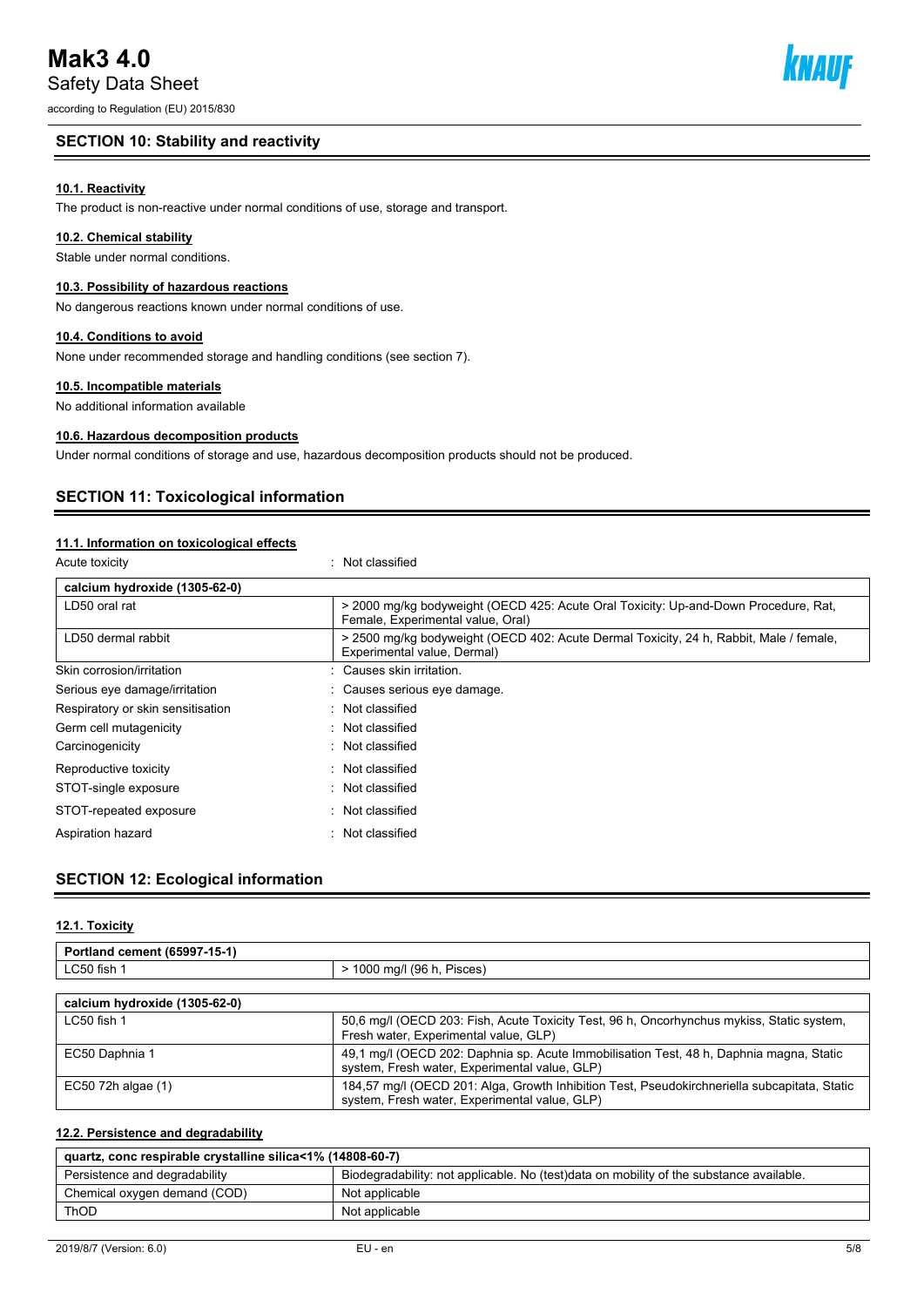# **Mak3 4.0** Safety Data Sheet

according to Regulation (EU) 2015/830



| Portland cement (65997-15-1)                               |                                                       |  |
|------------------------------------------------------------|-------------------------------------------------------|--|
| Persistence and degradability                              | Biodegradability: not applicable.                     |  |
| Chemical oxygen demand (COD)                               | Not applicable                                        |  |
| ThOD                                                       | Not applicable                                        |  |
| BOD (% of ThOD)                                            | Not applicable                                        |  |
|                                                            |                                                       |  |
| calcium hydroxide (1305-62-0)                              |                                                       |  |
| Persistence and degradability                              | Biodegradability: not applicable.                     |  |
| Chemical oxygen demand (COD)                               | Not applicable                                        |  |
| <b>ThOD</b>                                                | Not applicable                                        |  |
| BOD (% of ThOD)                                            | Not applicable                                        |  |
| 12.3. Bioaccumulative potential                            |                                                       |  |
| quartz, conc respirable crystalline silica<1% (14808-60-7) |                                                       |  |
| Bioaccumulative potential                                  | No bioaccumulation data available.                    |  |
|                                                            |                                                       |  |
| Portland cement (65997-15-1)                               |                                                       |  |
| Bioaccumulative potential                                  | Bioaccumulation: not applicable.                      |  |
|                                                            |                                                       |  |
| calcium hydroxide (1305-62-0)                              |                                                       |  |
| Bioaccumulative potential                                  | Not bioaccumulative.                                  |  |
| 12.4. Mobility in soil                                     |                                                       |  |
| quartz, conc respirable crystalline silica<1% (14808-60-7) |                                                       |  |
| Ecology - soil                                             | Low potential for mobility in soil.                   |  |
| Portland cement (65997-15-1)                               |                                                       |  |
| Ecology - soil                                             | No (test)data on mobility of the substance available. |  |
| calcium hydroxide (1305-62-0)                              |                                                       |  |
| Ecology - soil                                             | Adsorbs into the soil.                                |  |

## **12.5. Results of PBT and vPvB assessment**

| Component                                                           |                                                                                                                                                                                 |
|---------------------------------------------------------------------|---------------------------------------------------------------------------------------------------------------------------------------------------------------------------------|
| quartz, conc respirable crystalline silica<1%<br>$(14808 - 60 - 7)$ | This substance/mixture does not meet the PBT criteria of REACH regulation, annex XIII<br>This substance/mixture does not meet the vPvB criteria of REACH regulation, annex XIII |
| Portland cement (65997-15-1)                                        | This substance/mixture does not meet the PBT criteria of REACH requlation, annex XIII<br>This substance/mixture does not meet the vPvB criteria of REACH regulation, annex XIII |
| calcium hydroxide (1305-62-0)                                       | This substance/mixture does not meet the PBT criteria of REACH regulation, annex XIII<br>This substance/mixture does not meet the vPvB criteria of REACH regulation, annex XIII |

#### **12.6. Other adverse effects**

No additional information available

## **SECTION 13: Disposal considerations**

## **13.1. Waste treatment methods**

| Regional legislation (waste)<br>Waste treatment methods | Disposal must be done according to official regulations.<br>Dispose of contents/container in accordance with licensed collector's sorting instructions.          |
|---------------------------------------------------------|------------------------------------------------------------------------------------------------------------------------------------------------------------------|
| Product/Packaging disposal recommendations              | Empty the packaging completely prior to disposal. Dirty containers cannot be handled as<br>normal waste.                                                         |
| European List of Waste (LoW) code                       | $\therefore$ 17 09 03 <sup>*</sup> - other construction and demolition wastes (including mixed wastes) containing<br>dangerous substances<br>17 01 01 - concrete |

## **SECTION 14: Transport information**

| In accordance with ADR / RID / IMDG / IATA / ADN |                |                |                |                |
|--------------------------------------------------|----------------|----------------|----------------|----------------|
| <b>ADR</b>                                       | <b>IMDG</b>    | <b>IATA</b>    | <b>ADN</b>     | <b>RID</b>     |
| 14.1. UN number                                  |                |                |                |                |
| Not applicable                                   | Not applicable | Not applicable | Not applicable | Not applicable |
| 14.2. UN proper shipping name                    |                |                |                |                |
| Not applicable                                   | Not applicable | Not applicable | Not applicable | Not applicable |
| 2019/8/7 (Version: 6.0)                          | $EU - en$      |                |                | 6/8            |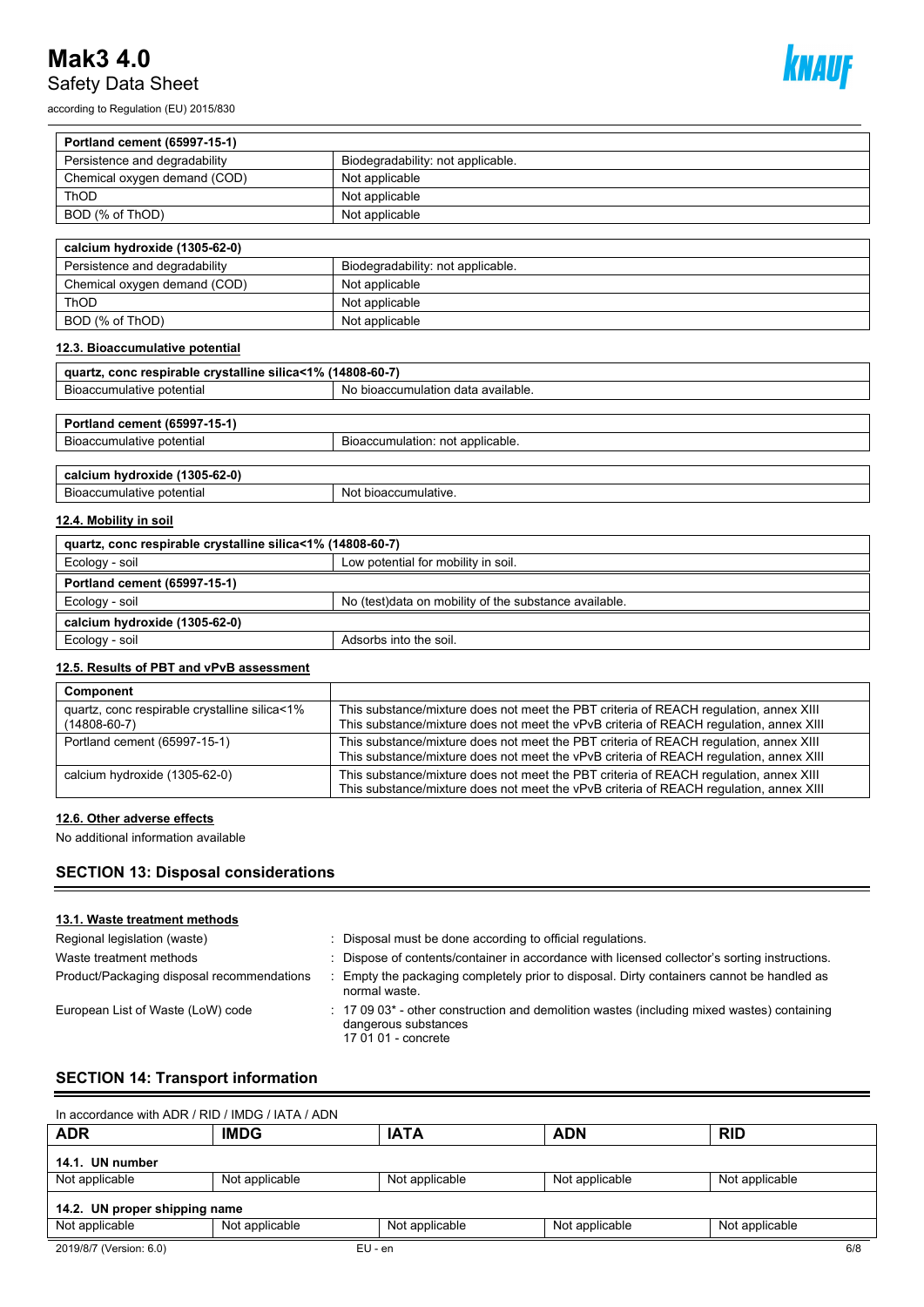## **Mak3 4.0** Safety Data Sheet



according to Regulation (EU) 2015/830

| <b>ADR</b>                             | <b>IMDG</b>    | <b>IATA</b>    | <b>ADN</b>     | <b>RID</b>     |  |
|----------------------------------------|----------------|----------------|----------------|----------------|--|
| 14.3. Transport hazard class(es)       |                |                |                |                |  |
| Not applicable                         | Not applicable | Not applicable | Not applicable | Not applicable |  |
| Not applicable                         | Not applicable | Not applicable | Not applicable | Not applicable |  |
| 14.4. Packing group                    |                |                |                |                |  |
| Not applicable                         | Not applicable | Not applicable | Not applicable | Not applicable |  |
| 14.5. Environmental hazards            |                |                |                |                |  |
| Not applicable                         | Not applicable | Not applicable | Not applicable | Not applicable |  |
| No supplementary information available |                |                |                |                |  |

#### **14.6. Special precautions for user**

**- Overland transport**

Not applicable

**- Transport by sea** Not applicable

**- Air transport** Not applicable

**- Inland waterway transport** Not applicable

**- Rail transport** Not applicable

**14.7. Transport in bulk according to Annex II of Marpol and the IBC Code**

Not applicable

## **SECTION 15: Regulatory information**

#### **15.1. Safety, health and environmental regulations/legislation specific for the substance or mixture**

#### **15.1.1. EU-Regulations**

Contains no REACH substances with Annex XVII restrictions Contains no substance on the REACH candidate list Contains no REACH Annex XIV substances

#### **15.1.2. National regulations**

No additional information available

#### **15.2. Chemical safety assessment**

No additional information available

## **SECTION 16: Other information**

This safety data sheet replaces the previous version of 2015/4/28. The following changes were made:

Other information **interest in the contract of the Contract Section** : Technical information service (see point 1):

A call to Knauf Direkt will be charged at 0.39 € per minute. Callers, the telephone numbers of whom are not saved in the Knauf Gips KG address database, e.g. private property owners or noncustomers, will pay 1.69 € per minute from the German network. Callers using mobile telephones will be charged according to the network provider and tariff.

| Full text of H- and EUH-statements: |     |
|-------------------------------------|-----|
| $\vert$ Eye Dam. 1                  | Ser |
| Skin Irrit, 2                       | Ski |

| Eye Dam. 1    | Serious eye damage/eye irritation, Category 1                                              |
|---------------|--------------------------------------------------------------------------------------------|
| Skin Irrit, 2 | Skin corrosion/irritation, Category 2                                                      |
| STOT SE3      | Specific target organ toxicity — Single exposure, Category 3, Respiratory tract irritation |
| H315          | Causes skin irritation.                                                                    |
| H318          | Causes serious eye damage.                                                                 |
| H335          | May cause respiratory irritation.                                                          |